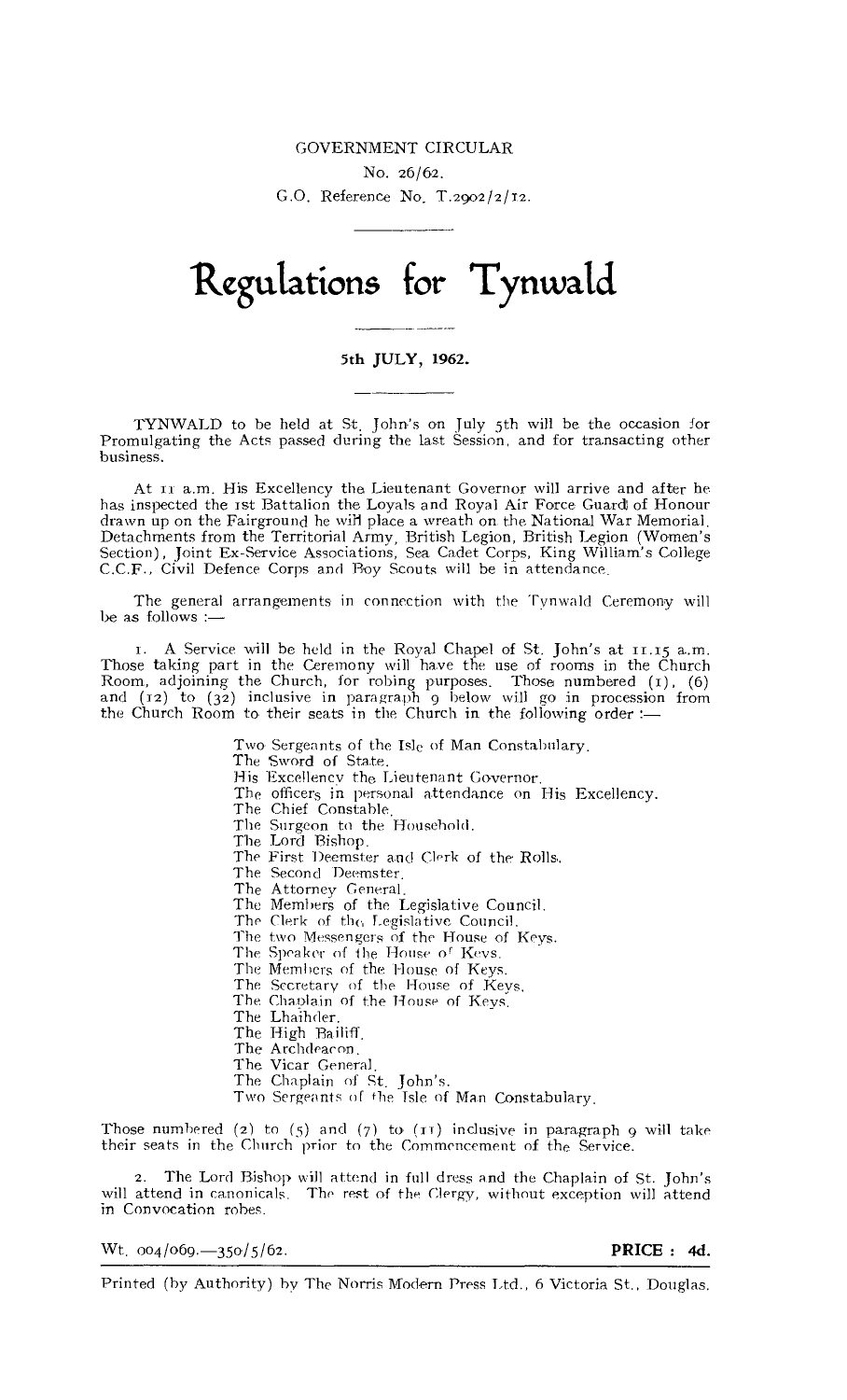3. Detachments from the British Legion. British Legion (Women's Section), Joint Ex-Service Associations, Sea Cadet Corps, Civil Defence Corps and Boy Scouts Association will line the pathway between Tynwald Hill and the Church and from the Church to the Church Room.

4. The public will not be permitted to proceed within the lines formed by the above contingents.

Those taking part in the ceremony will occupy the places in the Church allotted to them.

6. Places for friends will he reserved in the Church for members of Tynwald Tickets will be numbered and the numbers on the tickets will correspond with the numbers on the Dews.

There will be limited accommodation in the Church for members of the public, who will be issued with numbered tickets.

8. Ticket holders should be in their places in the Church not later than TI a.m.

9. A procession to Tynwald Hill will he formed in the following order :—

(I) Four Sergeants of the Isle of Man Constabulary.

- (2) The Coroners.
- (3) The Captains of the Parishes.
- (4) Two Ministers of the Free Churches.
- (5) The Beneficed Clergy.
- (6) The Officiating Minister.
- (7) The Chairman of the Isle of Man Education Authority.
- (8) The Chairman of the Peel Town Commissioners.
- (9) The Chairman of the Ramsey Town Commissioners.
- (ro) The Chairman of the Castletown Town Commissioners.
- (II) The Mayor of Douglas.
- (T2) The Vicar General.
- (13) The Archdeacon.
- (14) The High Bailiff.
- (r5) The Lhaihder.
- (r6) The Chaplain of the House of Keys.
- (17) The Secretary of the House of Keys.
- (r8) The Members of the House of Keys.
- (r9) The Speaker of the House of Keys.
- (20) The two Messengers of the House of Keys.
- (21) The Government Secretary.
- (22) The Members of the Legislative Council.
- (23) The Attorney General.
- (24) The Second Deemster.
- (25) The First Deemster and Clerk of the Rolls.
- (26) The Lord Bishop.
- (27) The Sword of State.
- (28) His Excellency the Lieutenant Governor.
- (29) The Officers in personal attendance on His Excellency.
- (3o) The Chief Constable.
- (31) The Surgeon to the Household.
- (32) A detachment of the Isle of Man Constabulary.

Before the procession reaches the War Memorial, it will halt and take up an alignment on either side of the path, facing inwards, so as to enable His Excellency to pass through and be the first to step on to the Hill. The procession will re-form behind His Excellency in reverse order to that in which it left the Church. On the approach of His Excellency, troops will " present arms."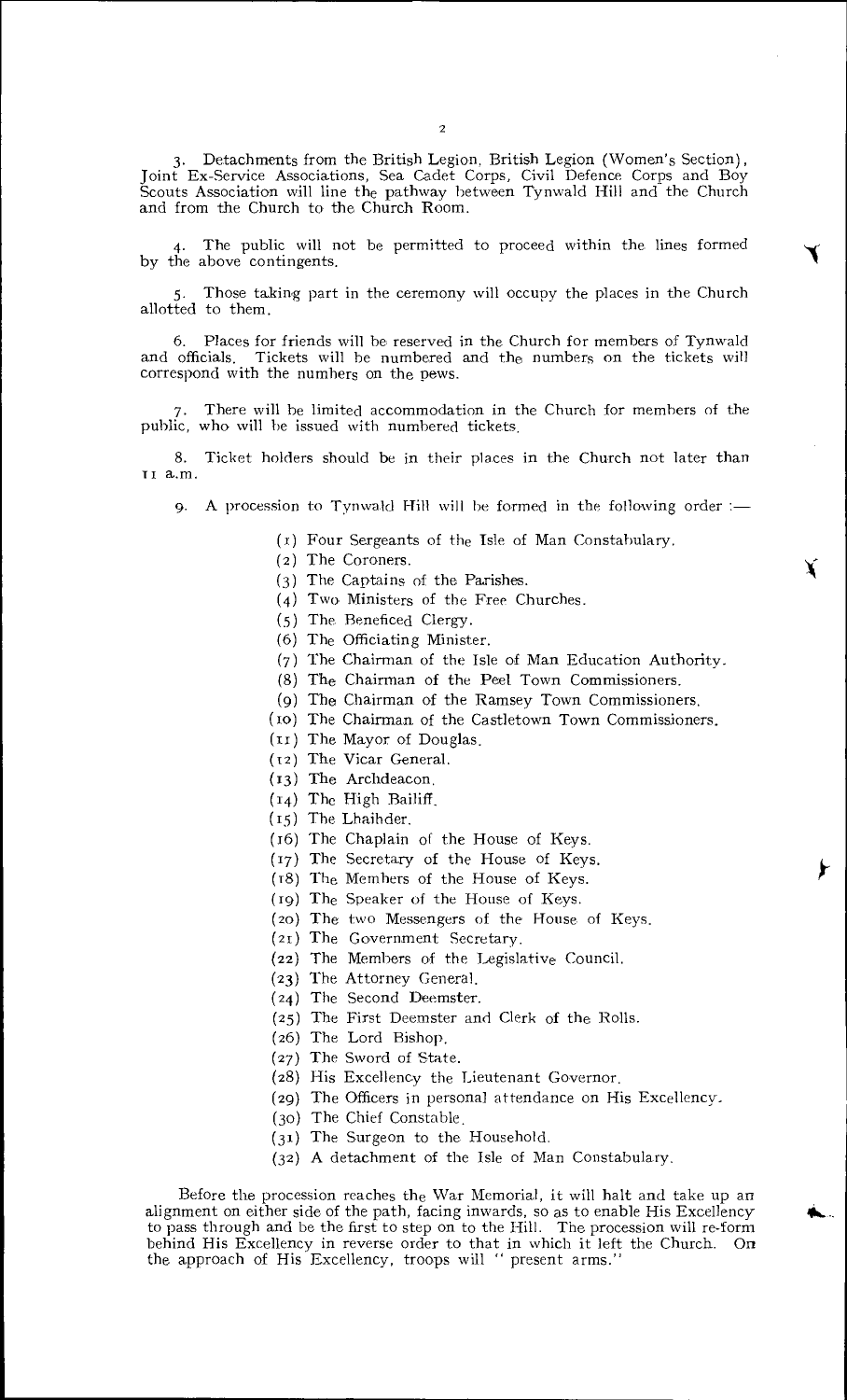so. All persons in possession of tickets for the Church will be provided with accommodation in an enclosure at Tynwald Hill. Before the procession has left the building they will leave pew by pew, commencing from the front. The Church Choir will follow, taking up position to the North of the wall near the Commentators Box and in view of the Bands of the 1st Battalion the Loyals and the R.A.F.

On Tynwald Hill His Excellency the Lieutenant Governor, the members of the Legislative Council, the Government Secretary, the Sword Bearer and the officers in personal attendance on His Excellency will occupy the top; The Speaker, Members and Secretary of the House of Keys, together with their Chaplain, will be accommodated on the next step ; while the High Bailiff, the Vicar General, the Mayor of Douglas, the Chairman of the Castletown, Peel and Ramsey Town Commissioners, the Chairman of the Isle of Man Education Authority, the Clergy (including the Officiating Minister) and the Free Church Ministers will occupy the step below.

The Captains of the Parishes will occupy the lowest step and they will be on either side of the approach.

The Coroners will stand at the foot of the Hill.

rz. When His Excellency is seated on the Hill and the various officials have taken up their positions, there will he given a Royal Salute and the National Anthem and the Manx National Anthem will be sung by the Church Choir, accompanied by the Royal Air Force Band, everybody standing.

- (1) His Excellency will resume his seat on the Hill and will say :-" LEARNED DEEMSTER, DIRECT THE COURT TO BE FENCED."
- (2) The First Deemster will then say :-" CORONER OF GLENFABA SHEADING, FENCE THE COURT."
- (3) The Coroner of Glenfaba Sheading will fence the Court with the following form of words :-

" I FENCE THIS COURT OF TYNWALD IN THE NAME OF OUR MOST GRACIOUS SOVEREIGN LADY THE QUEEN. I CHARGE THAT NO PERSON DO QUARREL BRAWL OR MAKE ANY DIS-TURBANCE AND THAT ALL PERSONS DO ANSWER THEIR NAMES WHEN CALLED. I CHARGE THIS AUDIENCE TO WIT-NESS THIS COURT IS FENCED. I CHARGE THIS AUDIENCE TO WITNESS THIS COURT TS FENCED. I CHARGE THIS WHOLE AUDIENCE TO BEAR WITNESS THIS COURT IS NOW FENCED."

(4) The First Deemster will then say :-

" OUTGOING CORONERS SURRENDER YOUR STAVES OF OFFICE TO HIS EXCELLENCY THE LIEUTENANT GOVERNOR."

(5) The Coroners will ascend the Hill in the following order  $:=$ 

| Glenfaba, |  |
|-----------|--|
| Michael.  |  |
| Ayre,     |  |
| Garff.    |  |
| Middle,   |  |
| Rushen    |  |

hand in their staves of office and return to their places.

(6) The First Deemster will then say :-

" IN-COMING CORONERS, TAKE THE OATH IN ANCIENT FORM TO EXECUTE YOUR OFFICES FOR THE ENSUING YEAR, AND RECEIVE YOUR STAVES OF OFFICE FROM THE HANDS OF HIS EXCELLENCY THE LIEUTENANT GOVERNOR."